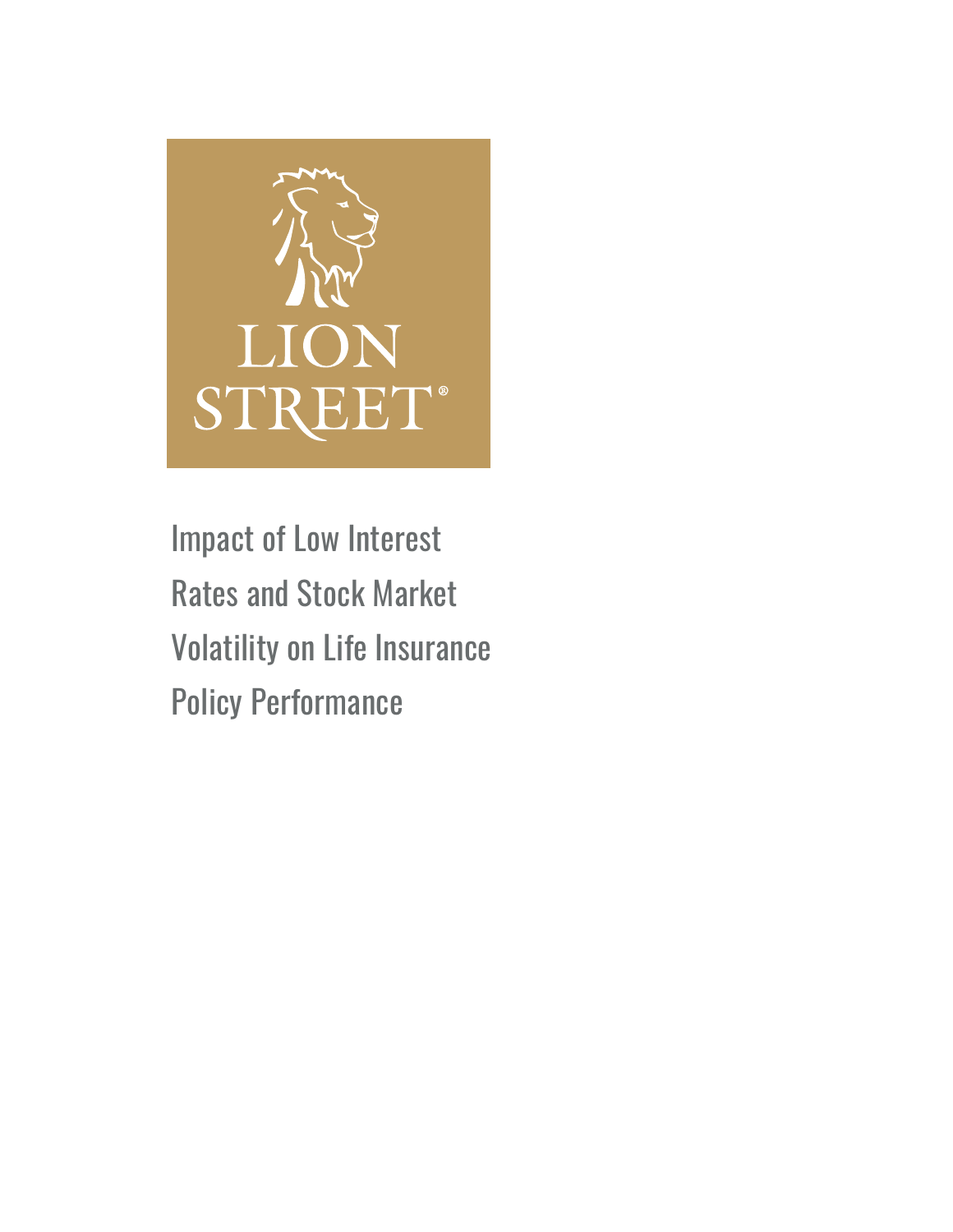# <span id="page-1-0"></span>INTRODUCTION

**Coronavirus has rocked the markets and global economy. The first quarter 2020 saw unprecedented stock market volatility and a Federal Funds Rate cut to near zero. Market volatility and interest rates can significantly impact the performance of life insurance policies.** 

**This paper overviews the potential impact of recent developments when considering purchasing a new policy or managing an existing policy.**

**We will examine the impact on the industry, then by type of product.** 

*Remember that potential negative effects discussed in this paper could be reversed by antithetical positive effects if conditions improve long term.*

### TOPICS

#### **Section 1: [Impact of Current Economic](#page-2-0)  [Environment on Life Insurance](#page-2-0)  [Companies and Policies In General](#page-2-0)**

**[LIFE INSURANCE COMPANY](#page-2-0)  [FINANCIAL STRENGTH](#page-2-0)**

**[IMPACT OF LOW INTEREST RATES](#page-3-0)**

**[IMPACT OF STOCK MARKET VOLATILITY](#page-4-0)**

**[EFFECT ON POLICY AVAILABILITY](#page-4-0)**

**[PARTICIPATING WHOLE LIFE \(WL\)](#page-5-0)**

#### **SECTION 2: [Impact of Low Interest](#page-5-0)  [Rates and Stock Market Volatility on](#page-5-0)  [Specific Policy Types](#page-5-0)**

**[CURRENT ASSUMPTION](#page-6-0)  [UNIVERSAL LIFE \(CAUL\)](#page-6-0)**

**[OLDER IN-FORCE CAUL POLICIES](#page-7-0)  [WITH HIGH GUARANTEED](#page-7-0)  [MINIUMUM CREDITING RATES](#page-7-0)**

**[INDEXED UNIVERSAL LIFE \(IUL\)](#page-8-0)**

**[UNIVERSAL LIFE WITH SECONDARY](#page-10-0)  [GURANTEES \(UL-SG\)](#page-10-0)**

**[VARIABLE UNIVERSAL LIFE \(VUL\)](#page-11-0)**

**[VARIABLE UNIVERSAL LIFE WITH](#page-13-0)  [SECONDARY GUARANTEES](#page-13-0)**

**[SUMMARY](#page-14-0)**

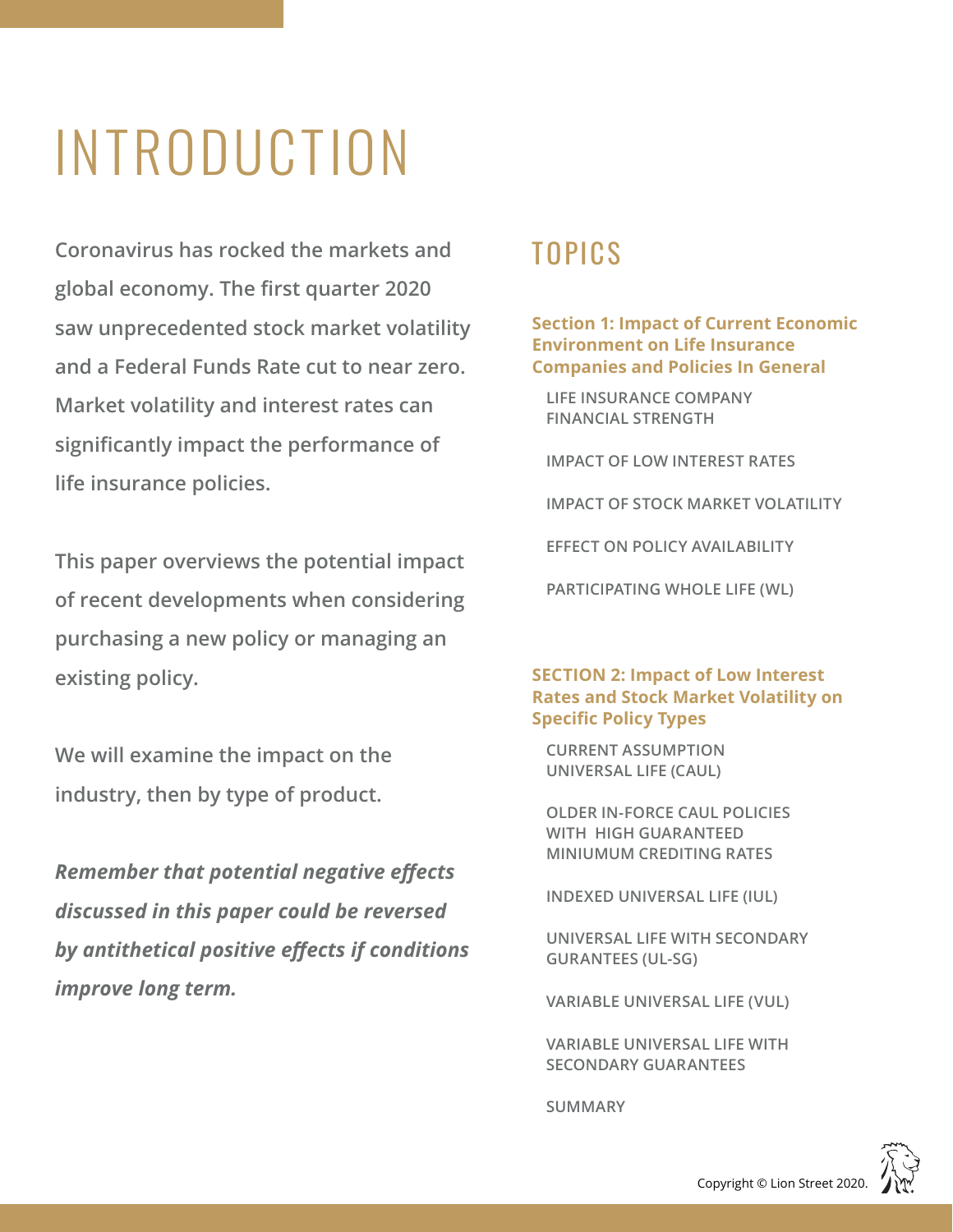## <span id="page-2-0"></span>SECTION 1

#### **IMPACT OF CURRENT ECONOMIC ENVIRONMENT ON LIFE INSURANCE COMPANIES AND POLICIES IN GENERAL**

### LIFE INSURANCE COMPANY FINANCIAL STRENGTH

#### **ANALYSIS**

The medium-to-long-term effects of coronavirus on life insurance carriers are yet to be known. Possible financial impacts include increased mortality, reduced yields, and pressure on guarantees. Possible short-term impacts include increased expenses and difficulty in issuing policies due to social distancing or unavailability of paramedical exams. The financial strength of the life insurance industry was solid as of year-end 2019. The industry has met its obligations for more than 200 years through challenges including prior pandemics. The financial crisis of 2008 resulted in increased regulatory oversight of the insurance industry and generally improved financial strength.

#### **RECOMMENDATION**

It is important to maintain a long-term perspective when making long-term financial plans. There is nothing in the current environment that suggests price, contract terms, guarantees, or your client's insurability will improve by delay. Proceeding with new policies to meet needs and "sticking to the plan" with existing policies avoids converting short-term concerns into long-term insurability or policy performance problems. Policies that are designed, funded and managed in alignment with objectives and risk tolerance become more important in uncertain times.

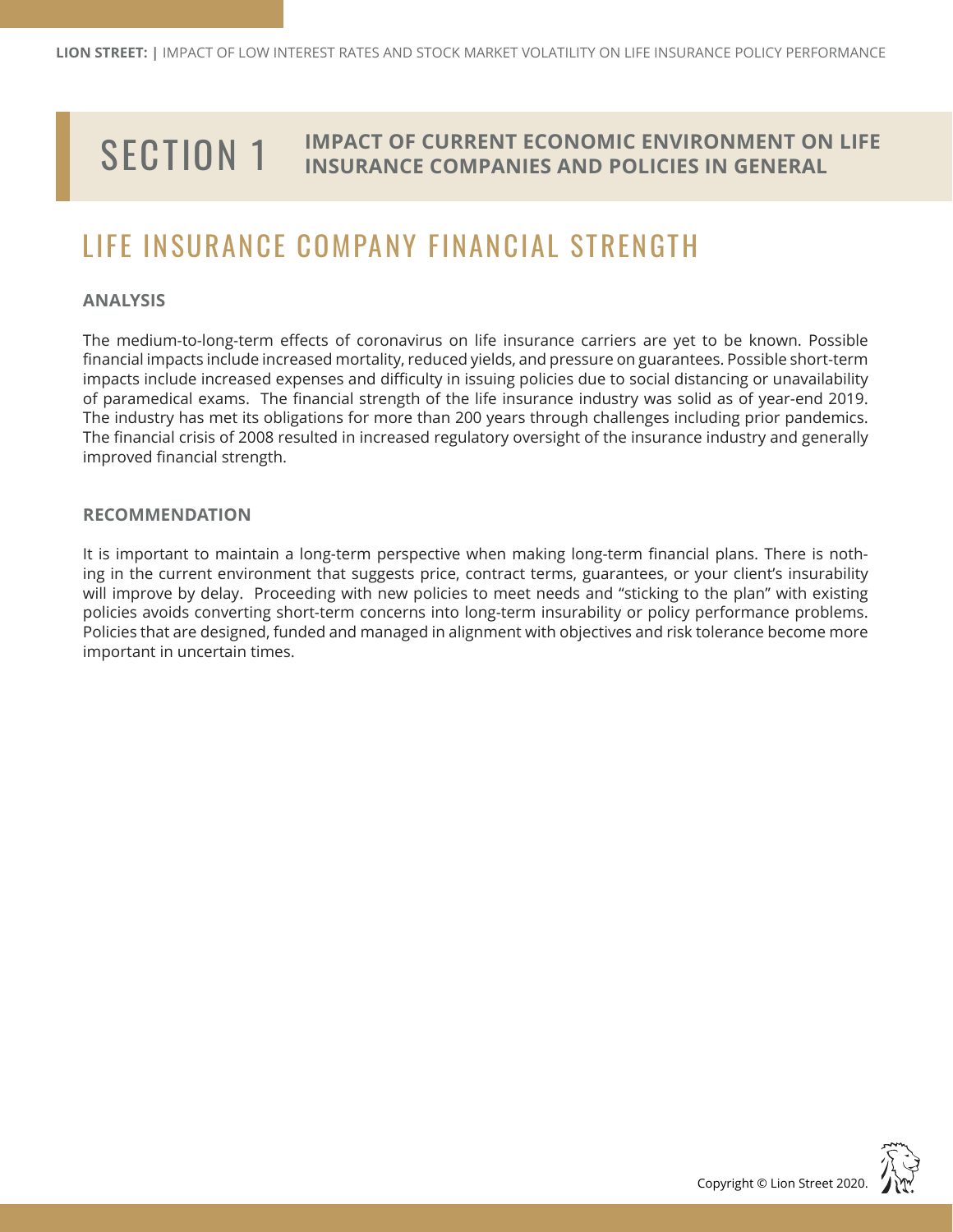#### <span id="page-3-0"></span>**SECTION 1: IMPACT ON LIFE INSURANCE COMPANIES AND POLICIES IN GENERAL**

### IMPACT OF LOW INTEREST RATES

Life insurance carriers invest premiums received, earnings from investments and bonds that mature into the General Account (GA). The GA is primarily invested in high-quality bonds and other fixed-income like investments, for example, commercial mortgages.

The yield on the GA is the primary driver of the interest credited to the policy either in the dividend interest rate (Whole Life) or interest crediting rate (Current Assumption Universal Life). It also provides a primary source of profitability through the margin, or spread, carriers keep in excess of credited interest. The spread contributes to the carrier's surplus and financial strength.

In low interest rate environments, new and maturing money is invested at reduced new money rates. This causes downward pressure on general account investment earnings. The amount of downward pressure depends on the difference between the general account yield and new money rates and on the amount of new money vs. existing general account assets. In times of rising rates, if new money rates exceed the GA yield, there is upward pressure on crediting rates. In both situations, there can be considerable lag time before the pressure causes a change in crediting rates. For example, a large existing GA portfolio with low sales and long-term investment maturities has less new money to invest and will feel the pressure less.

#### **Historical Correlation of Interest Rates Over Past 25 Years**



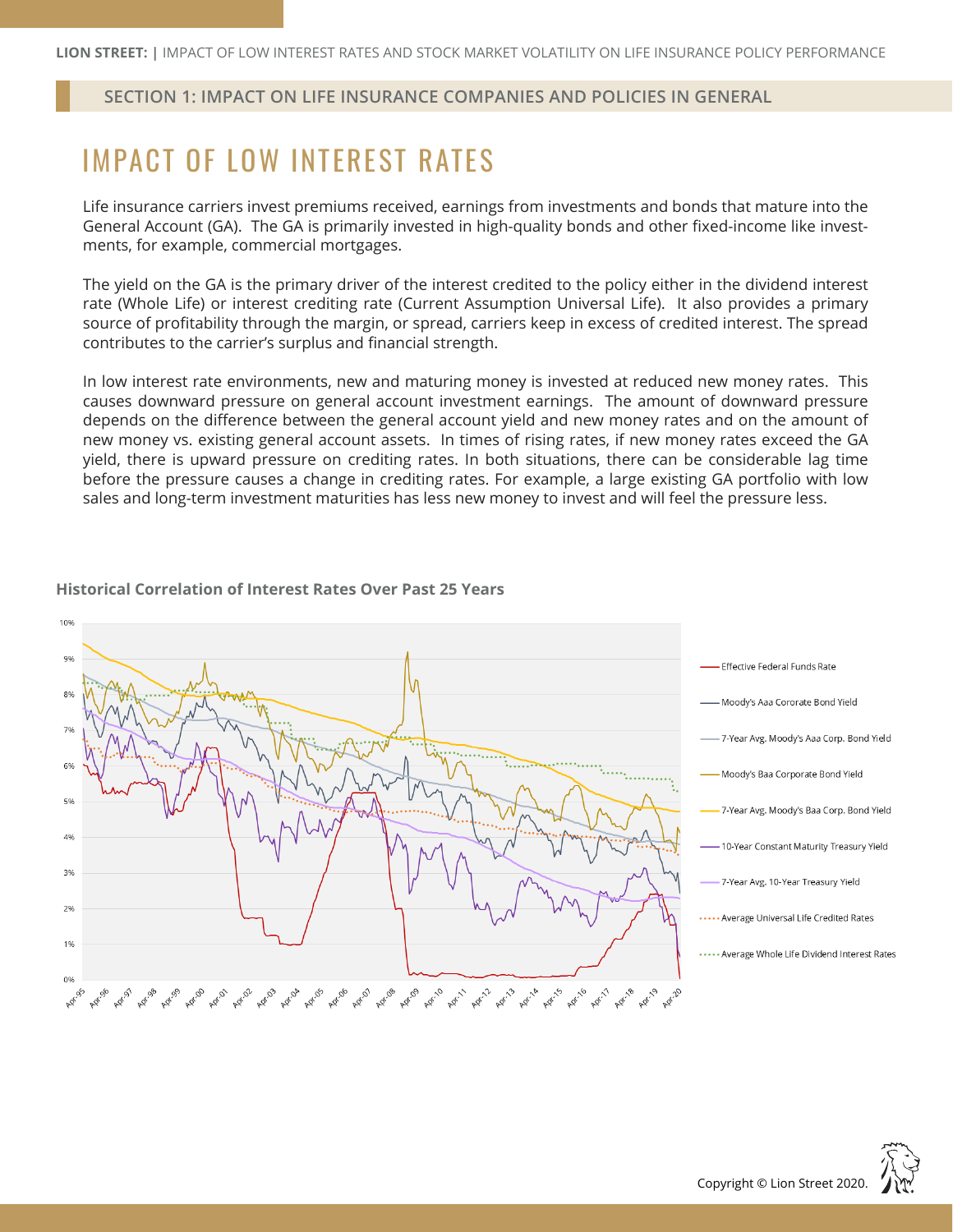#### <span id="page-4-0"></span>**SECTION 1: IMPACT ON LIFE INSURANCE COMPANIES AND POLICIES IN GENERAL**

### IMPACT OF STOCK MARKET VOLATILITY

Certain types of policies use investment options where policy performance is directly invested in the stock market (VUL discussed below) or is linked to the performance of designated stock market indices (IUL discussed below). For these types of policies, the policyholder takes on more of the investment risk and reward than products based solely on the General Account performance.

Market volatility, therefore, can impact the amount of premiums required to support the policy, death benefit growth, or withdrawal or policy loan disbursements, etc. Volatility can also impact elements unique to IUL, specifically the cost of options purchased to hedge the indexed crediting rates.

### EFFECT ON POLICY AVAILABILITY

Low interest rates may not adversely affect the availability of Par WL, CAUL, UL or IUL. Carries will likely be continuing these types of policies. WL has higher premiums and the carrier can mitigate interest rate risk through the dividend. CAUL and IUL are flexible and quickly easily respond to the interest rate environment through adjustments to the non-guaranteed elements. VUL poses little investment risk to the carrier as it is passed all to the policyholder so VUL policy availability should not be adversely effected by market volatility.

However, carriers may change terms of new policies in price, guarantee periods, or may place limits on accepting premium payments in times of low investment yield to mitigate the adverse effect associated with investing larger amounts now at lower yields in their general accounts.

Because the carrier assumes all investment risk with UL-SG policies discussed below, and due to higher reserves required for the guarantee, some carriers may decide to increase premiums for new policies issued going forward or discontinue the sale of these policies for the time being. We have already seen a few carriers announce such new-issue price increases and one announce the discontinuance of 30-year level term. This is symptomatic of the pressure on policies with a secondary guarantee. VUL-SG policies may face similar upward pressure on guaranteed premiums, although to a lesser extent than UL-SG due to lesser pressure on reserves.

> *The following pages examine the impact of low interest rates and/or stock market volatility by type of product.*

**[RETURN TO TOPICS](#page-1-0)**

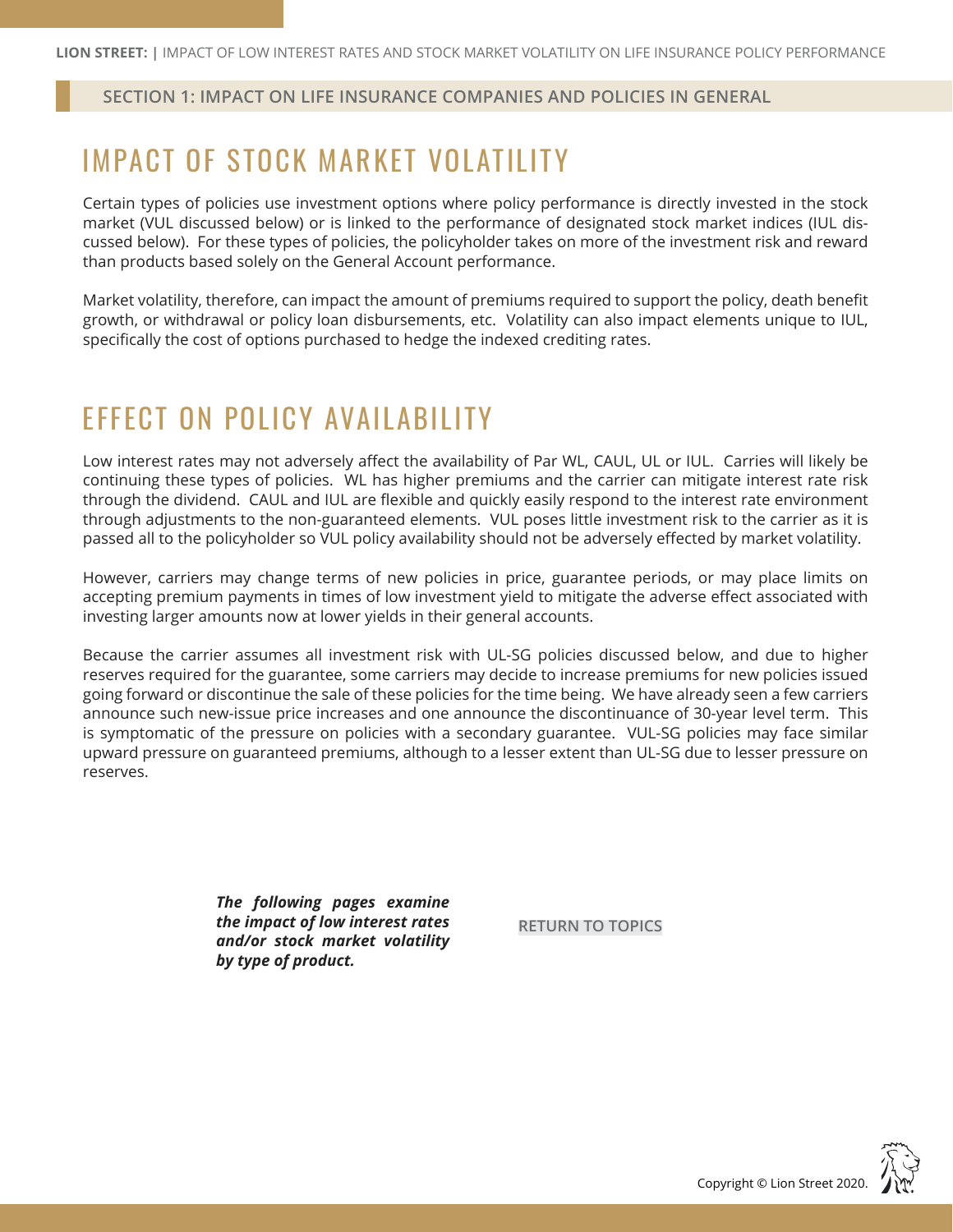## <span id="page-5-0"></span>SECTION 2 **IMPACT OF LOW INTEREST RATES AND STOCK MARKET VOLATILITY ON SPECIFIC POLICY TYPES**

### PARTICIPATING WHOLE LIFE (WL)

#### **ANALYSIS —** *Impacted predominantly by interest rate environment*

Par WL policies have guaranteed premiums, guaranteed death benefits and guaranteed cash values. The guarantees generally result in more expensive product at time of issue than a product without those guarantees. Par WL policies are eligible to receive dividends that allow the policy owner, at the carrier's discretion, to share in the carrier profitability if experience in mortality, investment yield or expense is better than the basis of the guarantees. The policy owner has the option to use dividends to purchase paid-up additions, increasing total cash value and death benefit greater than the guaranteed values.

#### **IMPACT**

- Most prominent carriers that sell Par WL today have been paying dividends every year for long periods.
- Dividend interest rates are correlated to the interest rate environment.
- When interest rates are declining, dividend interest rates applied to Par WL policies tend to follow, which has been the trend historically.
- We may continue to see further dividend interest rate declines until new money rates improve.
- It is too early to tell if coronavirus contributes to a measurable increase in insured population mortality or if the economic slowdown increases carrier expenses.
- **• Effect on new Par WL policies:** 
	- -Carriers may reprice new policies with increased costs or reduced guarantees if their expectations of future investment or mortality performance has declined.
- **• Effect of reduced future dividends on existing policies:**
	- -Par WL guarantees cannot be changed for in-force policies, only newly issued policies.
	- -Dividend changes do not affect the current total cash value if all premiums have been paid, only future.
	- -Reductions in future dividends will negatively impact future total cash values and death benefit compared to prior projections but do not affect current or past dividends and values.
	- -Premium offset, if dividends are so applied, may also be reduced which may increase out of pocket payments or lead to higher policy indebtedness due to automatic premium loans.

#### **RECOMMENDATIONS**

- If considering a new Par WL policy, it may be wise to act soon to eliminate the risk of a price increase.
- To illustrate future values or net premiums if conditions worsen or do not improve and to assess if the policy may achieve the owner's goals, request new or in-force illustrations at both the current and a reduced dividend interest rate assumption. A common approach for the latter is a reduction of at least 50-100 basis points (0.5%-1.0%).
- Request a no dividend illustration to see the projected guaranteed values as a worst-case scenario.



**[RETURN TO TOPICS](#page-1-0)**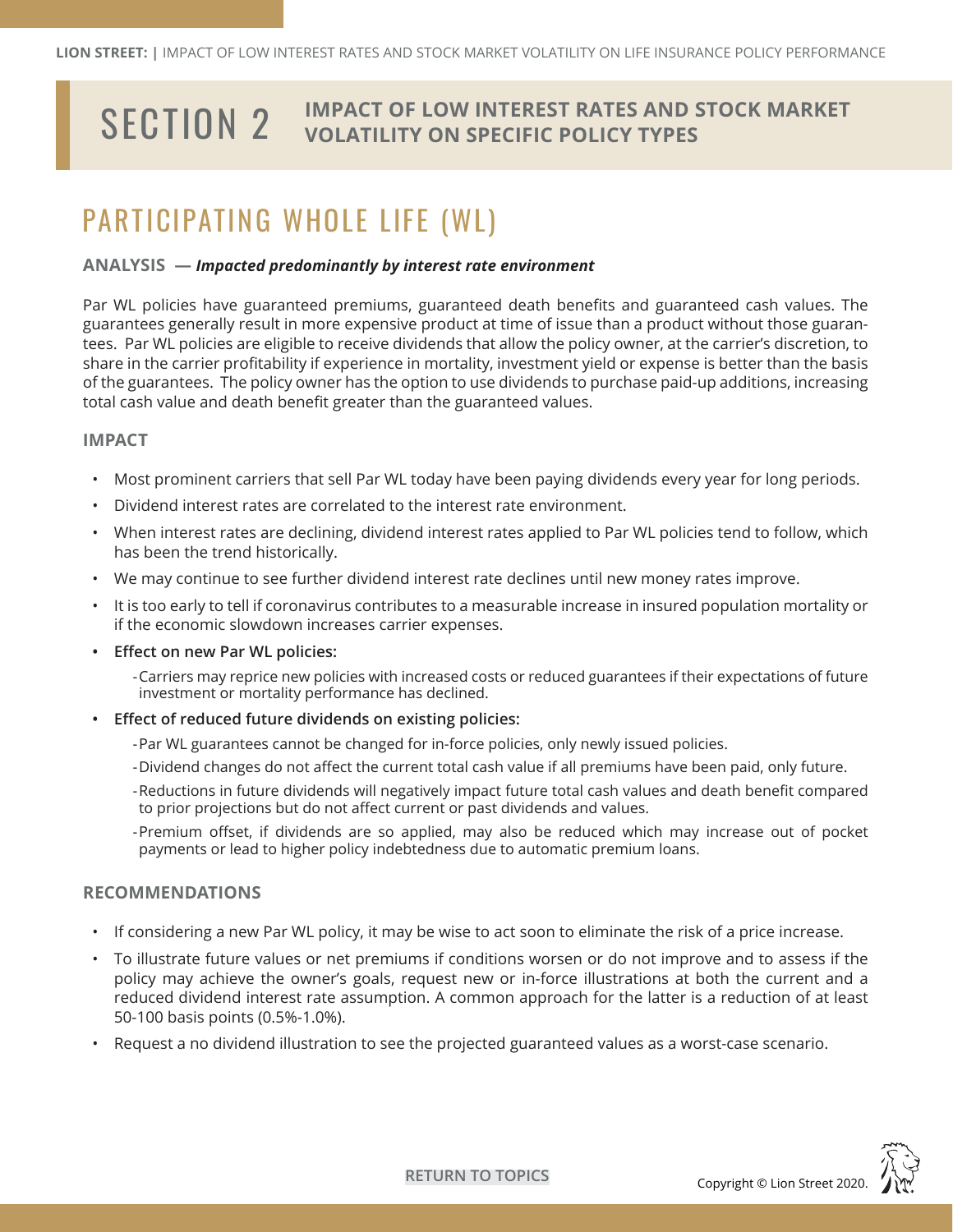### <span id="page-6-0"></span>CURRENT ASSUMPTION UNIVERSAL LIFE (CAUL)

#### **ANALYSIS —** *Impacted predominantly by interest rate environment*

CAUL policies have guaranteed cost of insurance charges (COIs) and guaranteed crediting rates. Carriers can, and typically do, charge less than the guaranteed COIs and credit interest at a rate higher than the guaranteed crediting rate, referred to as current COI and current crediting rates. Current COIs and crediting rates are based on the carrier's then current expectations for future mortality, investment yield and expenses. Current rates can be adjusted, subject to the limits of the guarantees if actual experience is better or worse.

Premiums, which are flexible and not guaranteed, are deposited to the cash value from which policy charges are deducted and to which interest is credited. The current crediting rate (typically 2%-4% currently) is set by the carrier based on its net investment earnings (net of a profit margin), but not below the contractual minimum (typically 1%-2%). The non-guaranteed nature of the policy generally may result in a lower projected premium at the time of issue than Par WL. However, this upside comes with added risk. Planned premiums may become insufficient if current COIs increase or the crediting rate decreases relative to that which was used in establishing the planned premiums.

#### **IMPACT**

- Current crediting rates are correlated with the overall interest rate environment since they are dependent on the carrier's net investment earnings.
- When interest rates are declining, current crediting rates tend to follow with a lag, which has been the trend, historically.
- We may see crediting rate reductions, but not below the contractual minimum, until conditions improve.
- **• Effect on new CAUL policies** 
	- -Interest rates impact the credited rate more than the cost of insurance charges. COIs are designed to be primarily based on mortality and expense assumptions.
	- -New policies may be repriced if conditions don't improve with revisions to crediting rates, expenses charges, COIs, or guaranteed interest rates
- **• Effect of reduced credited interest rates on recently issued existing policies** 
	- -Future cash values or death benefit accumulations may be reduced, a projected lapse age may occur earlier than planned or planned premium payments may need to increase.
	- -If interest rates drop close to or below the guaranteed crediting rate, carriers may be forced to raise other non-guaranteed elements such as current COIs.

- It may be wise to acquire a new CAUL sooner, if being considered, to mitigate potential price increases.
- **• Illustration considerations for new and in-force policies—** 
	- -Request illustrations at the current and a reduced crediting rate, a common approach is a reduction of at least 50-100 basis points (0.5%-1.0%). This helps show projected future values and required premiums and the extent to which the policy may achieve the owner's goals.
	- -An illustration at the guaranteed crediting rate and current COI and expenses is more conservative, largely removing the interest rate risk, leaving only the COI and expense risk that could affect the outcome.

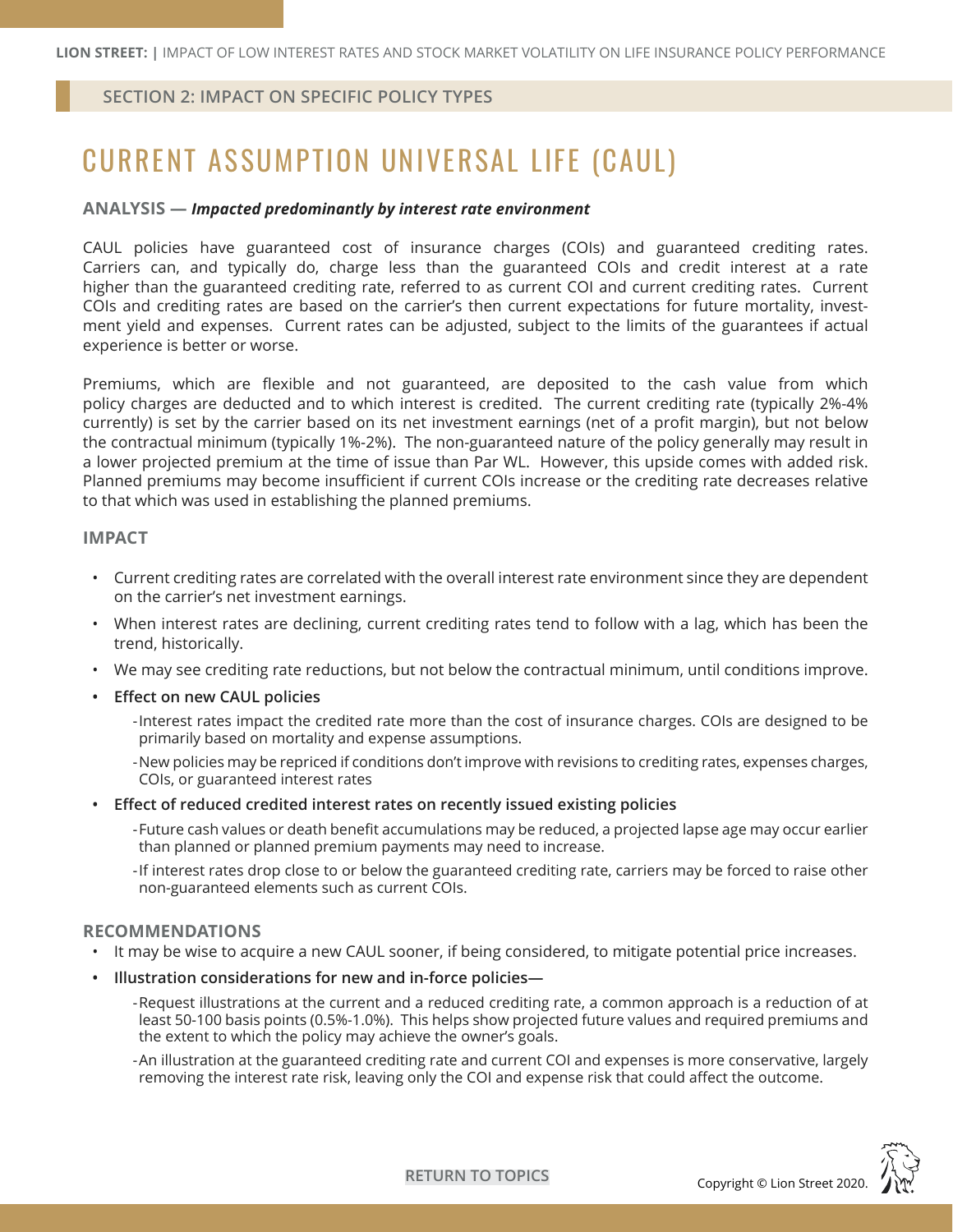### <span id="page-7-0"></span>OLDER IN-FORCE CAUL POLICIES WITH HIGH GUARANTEED MINIMUM CREDITING RATES

#### **ANALYSIS —** *Impacted predominantly by interest rate environment*

Unlike the newer CAUL policies described above, some CAUL issued prior to the early 2000s had high guaranteed crediting rates (3%-6%). The high guaranteed interest is generally good for the client but a low interest rate environment, close to or below the current crediting rate, presents has unique challenges if the policy has other nonguaranteed elements (COIs and/or expenses).

#### **IMPACT**

- A primary source of revenue to a carrier is the expected spread between the investment earnings on the General Account and the current crediting rate.
- CAUL credited interest rates cannot be reduced below contractual guaranteed crediting rate.
- If the investment earning on the General Account falls close to or below the minimum credited rate of interest, a negative spread may occur.
- To remain financially strong and meet long-term obligations, carriers must maintain profitability.
- A negative spread may cause the carrier to adjust other non-guaranteed elements (COIs and/or expenses).
- This occurred in 2015-2016 where a few carriers increased COIs and/or expenses on some policies.
- The increased charges can significantly increase required premiums or cause a much sooner lapse, especially if the insured has reached an old age.

- If the carrier allows a mid-point option that reflects policy charges halfway between the current and guarantees, this can be helpful for reviewing the impact of higher-than-current charges.
- If the carrier does not allow this option, request an illustration at the guaranteed crediting rate and current non-guaranteed COIs at a minimum.
- Closely monitor correspondence from the issuing carrier for changes to non-guaranteed elements and make hasty adjustments to premiums if necessary.

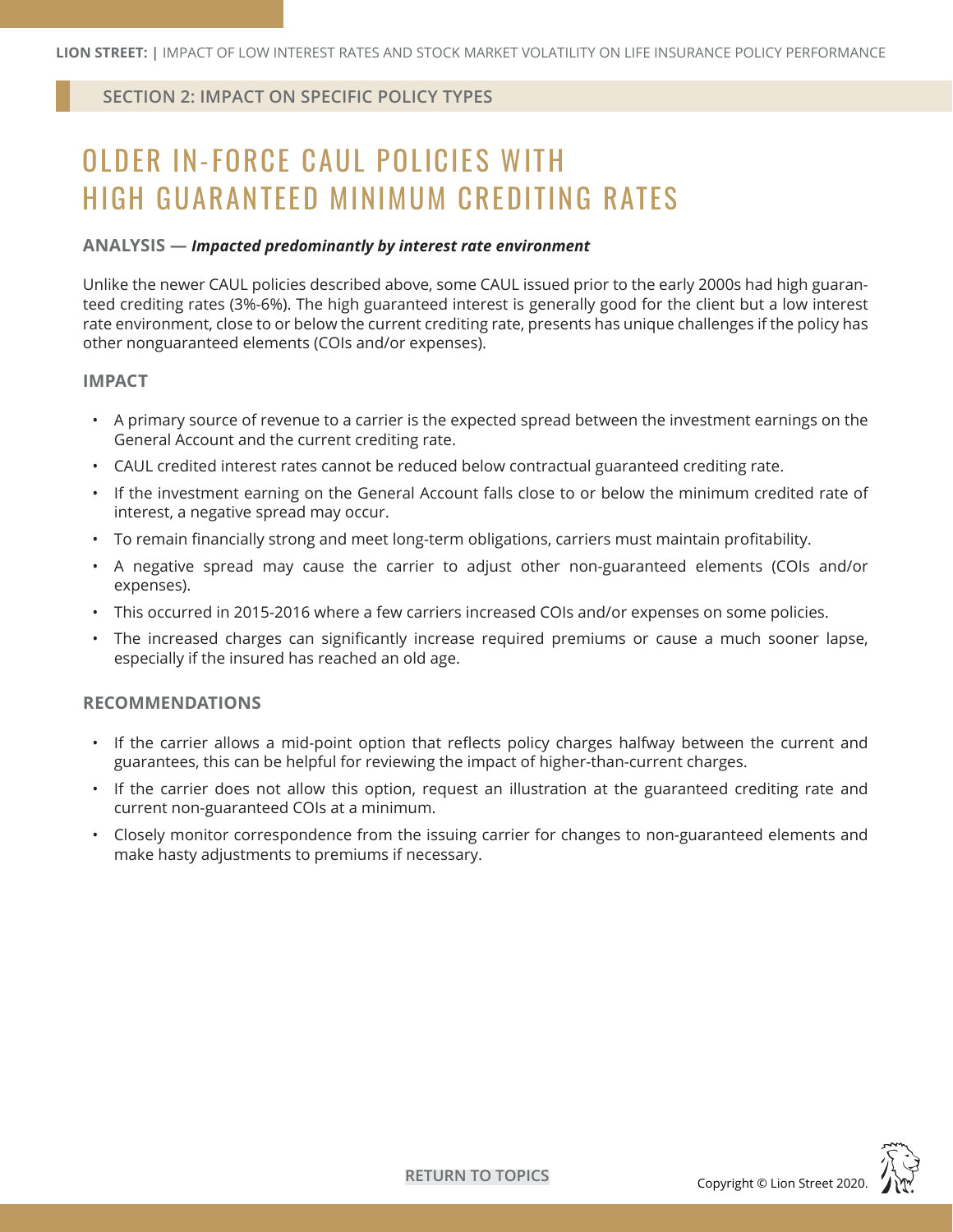### <span id="page-8-0"></span>INDEXED UNIVERSAL LIFE (IUL)

#### **ANALYSIS —** *Impacted by both the interest rate environment and by stock market volatility*

IUL policies are similar to CAUL policies with one difference. The credited rate is linked to the growth rate of a stock market index over specific time periods, typically 12 months, subject to a guaranteed minimum of 0%-1% and maximum based on a non-guaranteed cap or participation rate. IUL policies provide upside crediting rate potential with downside protection against market-based losses. The carrier uses the amount that would have otherwise been credited as fixed interest as a budget to buy equity call options (hedges) matching the market index over the specific time period. The cost of the hedges is called the options budget. This creates a rate of return profile that matches the index account parameters. IUL policies are designed to reduce premium or increase cash value accumulation compared to CAUL by assuming moderately higher interest rate risk and return potential.

There are two types of IUL policies (or indexed accounts within a policy) worth noting as it pertains to the impact of volatility:

- **• Traditional IUL**—with normal policy charges only
- **• Buy-Up IUL**—with additional investment-related asset-based charges charged against the account value (typically 1%-7.5%) that are used to buy up a higher participation or cap rate which increases the potential for cash value growth at the expense of more potential downside risk and volatility.

#### **IMPACT**

#### **Impact of interest rate environment:**

- IUL cap and participation rates are correlated to the overall interest rate environment since the primary source of the options budget is the carrier's net investment earnings on its assets.
- As carrier investment earnings decline, options budgets decline. This requires cap or participation rate reductions to align hedging costs with reduced options budgets, which has been the trend, historically.
- We may see further cap and participation rate compression until conditions improve at which point the trend may reverse.

#### **Impact of stock market volatility:**

- On cash value:
	- -Volatility in market returns causes variability in the segment crediting rates applied within the range of the indexed account parameters
	- -With Traditional IUL during a negative market return, the cash value will reduce only by the amount of the policy charges during that period.

-With Buy-Up IUL during a negative market return, the cash value will reduce by a greater amount—the policy charges plus the asset-based charge for the Buy Up (more downside risk but also more growth potential with positive market return).

- On cap and participation rates
	- -Expected (implied) stock market volatility generally increases the cost of individual options and may increase the cost of certain hedge packages (combination of options).
	- -Traditional IUL capped accounts are generally less sensitive to increases in implied volatility due to the hedge consisting of both a long call option and short call option; the cost of short call offsets that of the long call.

*—continues on next page—*

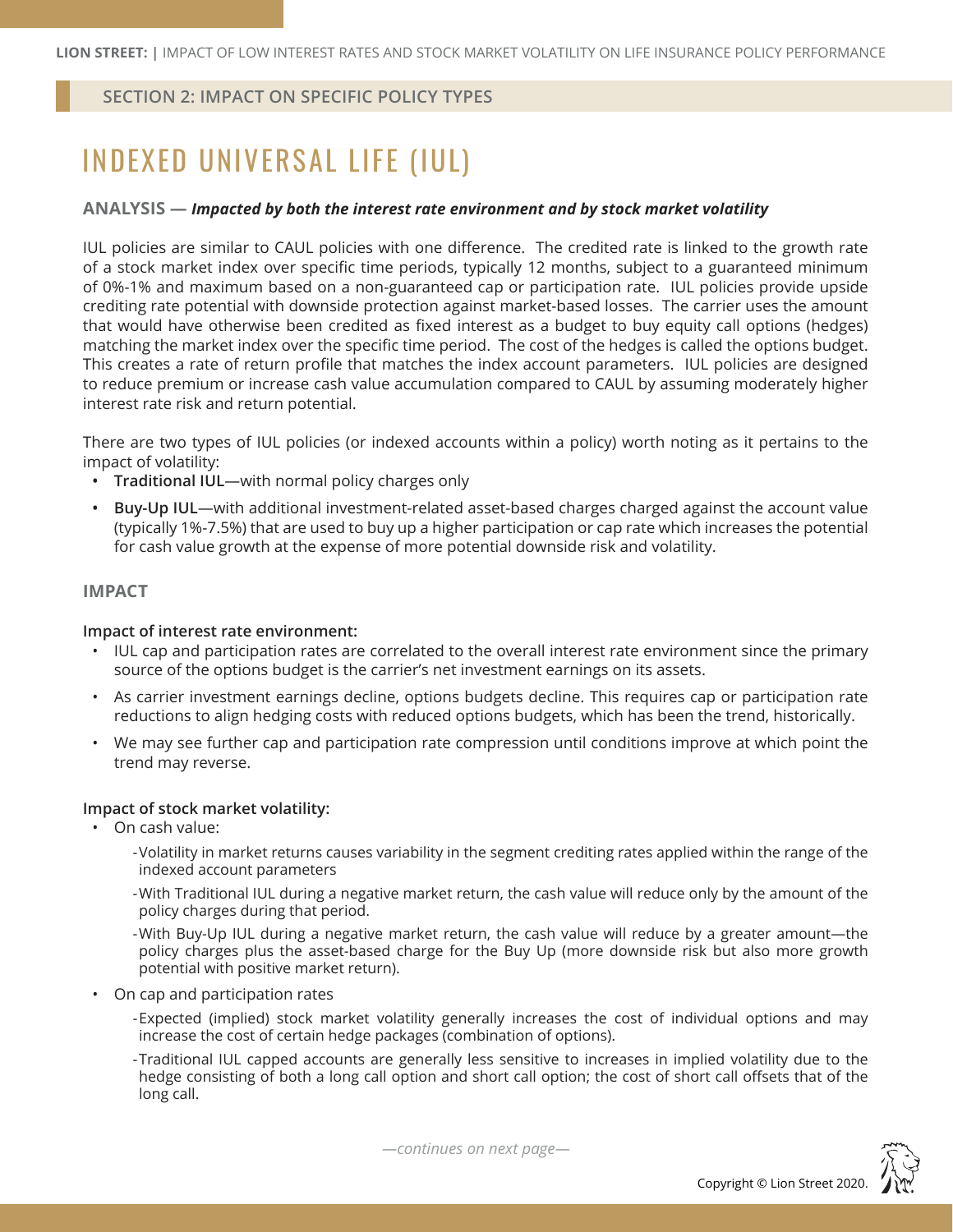### INDEXED UNIVERSAL LIFE (IUL)

#### **Impact of stock market volatility (cont'd.):**

- "Volatility skew" may cause disproportion increases in implied volatility for options with strike prices equal to the current index price compared to those with higher strike prices, which could affect traditional capped account hedge costs.
- Several carriers have reported recently experiencing volatility skew in call options at higher strike price levels resulting in higher cap accounts possibly experiencing disproportionately greater hedging costs (more downward pressure, relatively) than lower cap accounts.
- Uncapped accounts are generally more sensitive to the increases in hedge costs attributable to implied volatility because the hedge consists of one long call option position without any offset to the cost from a short call as with capped accounts.
- Several carriers have recently announced reductions in the participation rates (or increases in the threshold rate at which 100% participation begins) for uncapped accounts and this trend may occur until market volatility normalizes.

- New policies may be repriced with upward pressure on COIs and expense loads and downward pressure on cap and participation rates. It may be wise to acquire a new IUL sooner to mitigate potentially higher costs.
- Review existing index account allocation selections and consider, to what extent possible or available, allocation some portion of upcoming new or renewing account value or premium segments to more aggressive accounts, such as those with no cap, a buy-up high cap or longer-than-one-year segment to capture additional return as the market recovers.
- **• Illustration considerations for new and in-force policies:**
	- -Credited interest rate assumptions in IUL illustrations are based on expectations of average future returns earned by the indexed account(s), which is predicated on assumptions for long-term stock market performance subject to the floor, cap and/or participation rates.
	- -IUL illustrations can show only linear rates of return. Sequences of returns that simulate actual market-based performance year-to-year cannot be shown.
	- -The illustrated rate of return also cannot exceed the regulatory maximum rate. The maximum rate is about 60% of the cap rate for accounts with a 0% floor and 100% participation rate
	- -Request illustrations at the maximum allowable rate and reduced rates. A common approach is reductions of 10%, 20% and 30% (maximum multiplied by 90%, 80% and 70%).
	- -This illustrates potential future values or required premiums, and the extent to which the policy may achieve the owner's goals under various hypothetical outcomes.

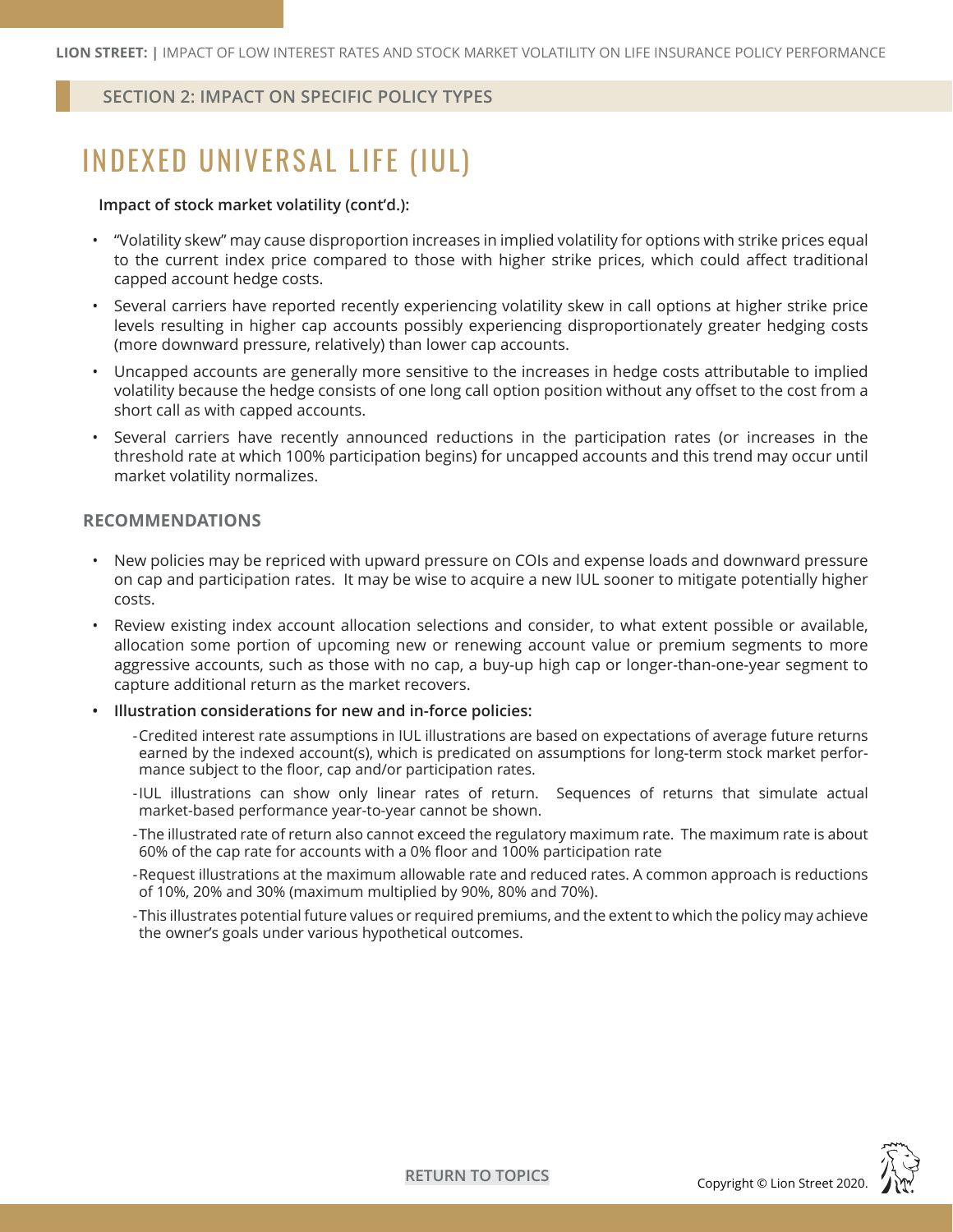### <span id="page-10-0"></span>UNIVERSAL LIFE WITH SECONDARY GUARANTEES (UL-SG)

#### **ANALYSIS —** *Impacted predominantly by interest rate environment*

UL-SG policies are CAUL products with an extra guarantee. The extra guarantee is commonly referred to as a secondary or no-lapse guarantee (NLG). The UL-SG product has two account values. One operates the same as a CAUL cash value account. The other, the NLG account, is calculated based on guaranteed interest rates, COIs and expenses if it is positive, the policy is in force and death benefit guaranteed. This NLG account cannot be withdrawn or loaned against.

Typically, UL-SG policies are funded based on the minimum premium calculated to guarantee the NLG account remains positive to a specific date (e.g. \$1 in NLG account vale at age 95). This is called the NLG premium. A UL-SG policy provides an NLG premium with similar guarantees as a Par WL premium but at a lower price and with little or no cash surrender value.

#### **IMPACT**

- If the NLG premium is paid as projected, the carrier assumes all mortality and investment risk during the NLG period. Also, the carrier must hold greater reserves for the NLG premium guarantee than a CAUL policy without this guarantee. For these reasons, UL-SG policies are sensitive to interest rate declines only with respect to the carrier's cost.
- If the policy has a cash surrender value, credited rates will follow declining interest rates, but most UL-SG policies are not funded at a level to produce meaningful cash surrender values.

#### **• Effect on existing UL-SG policies:**

- -If NLG premiums are paid, the contractual guarantees of a UL-SG will provide guaranteed coverage.
- -Any non-guaranteed cash value in UL-SG policies is likely small and crediting rate reductions will have minimal impact.

#### **• Effect on new UL-SG policies:**

- -If a carrier's expected investment earnings decline it may reduce NLG account guarantees which will cause an increase in NLG premiums (only for policies issued after such change).
- -Several carriers have already announced a repricing of new UL-SG policies and this trend may continue if conditions do not improve.
- -Short-pay and lump sum payment designs where the carrier receives and invests a greater amount at low current yields will be particularly impacted. Carriers may restrict or discourage this type of funding through further increased prices or premium limitations on new issues.

#### **RECOMMENDATIONS**

- It may be wise to acquire a new UL-SG sooner, if being considered, to mitigate potential price increases. This product line is likely to be one of the first impacted.
- The NLG period is dependent on the payments of specific premiums, in amount and timing. Monitor these policies closely to ensure premiums are paid correctly and on time.
- Some policies have catch up provisions if a premium is missed. Monitor these provisions closely.
- **• Illustration considerations for new and in-force policies:**

-Request in-force illustrations regularly to ensure there has been no shortening of the original planned guarantee duration resulting from deviations in the timing and amount of payments.

-If payments have so deviated, request an in-force illustration solving for a new premium amount or catch up payment sufficient to maintain the guarantee to the desired age.

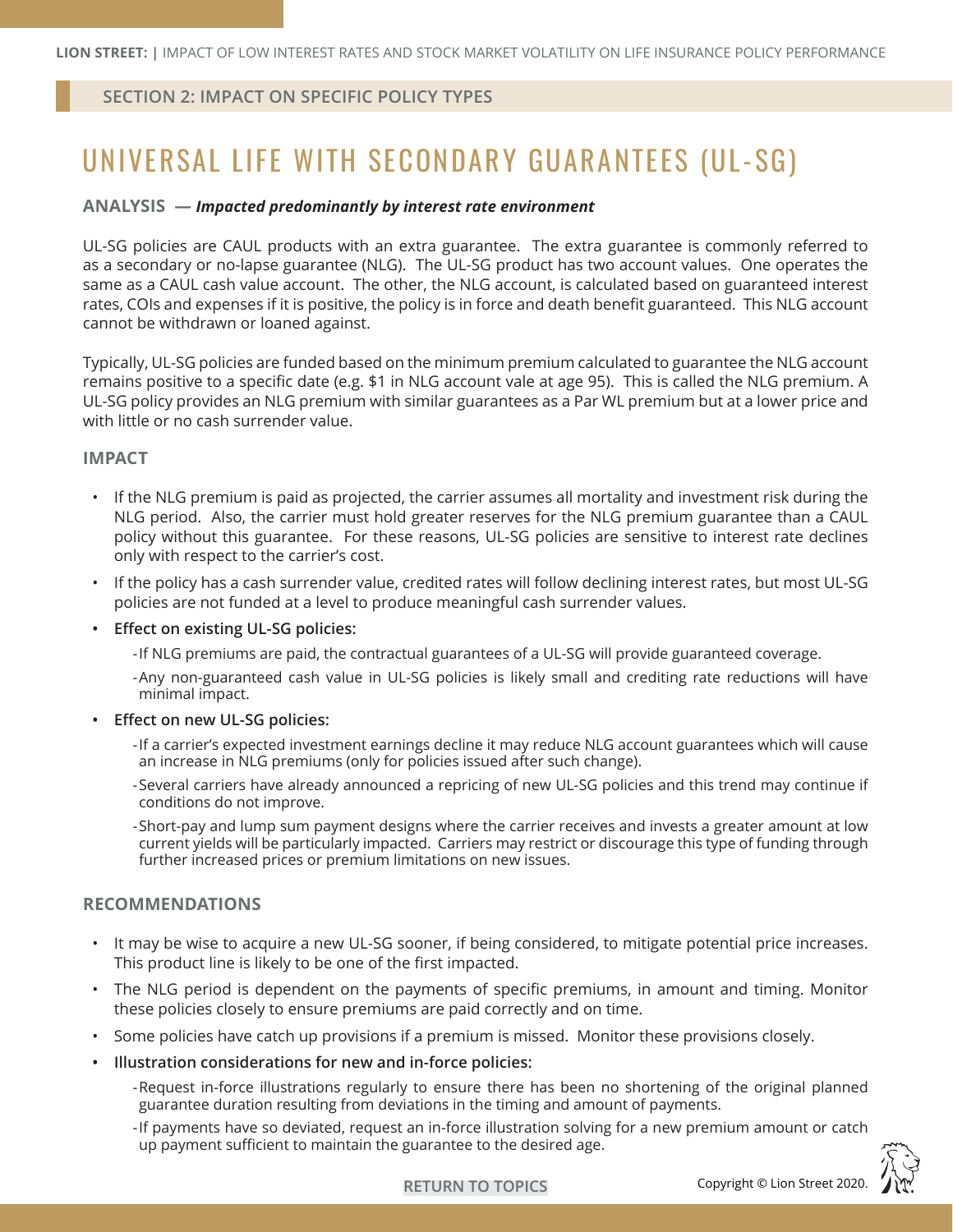### <span id="page-11-0"></span>VARIABLE UNIVERSAL LIFE (VUL)

#### **ANALYSIS —** *Impacted predominantly by stock market volatility, interest rate environment somewhat*

VUL policies are very similar to CAUL in their design and mechanics. The significant difference is that CAUL cash values earn interest at the crediting rate determined by the carrier based on its General Account yield, and VUL policies have cash values that grow or decline based on the market returns in the mutual fund-like investments offered by the carrier in their separate accounts and with an asset allocation selected by the policyholder. Many VUL policies allow the policyholder to make an allocation to the Carrier's General Account. The analysis contained here focuses on allocations to the separate account. To the extent there is an allocation to any General Account options (or Indexed Account similar to IUL), the observations under the CAUL (or IUL) sections would apply to that portion of assets in those accounts.

| <b>CHARACTERISTIC</b>                                                      | <b>CAUL</b>                                                                                                                                                                                      | <b>IUL</b>                                                                                                                                   | <b>VUL</b>                                                                            |
|----------------------------------------------------------------------------|--------------------------------------------------------------------------------------------------------------------------------------------------------------------------------------------------|----------------------------------------------------------------------------------------------------------------------------------------------|---------------------------------------------------------------------------------------|
| Who makes policy<br>investment decisions                                   | Carrier                                                                                                                                                                                          | Carrier and policy<br>owner                                                                                                                  | Policy owner                                                                          |
| <b>Assets backing</b><br>policy invested in                                | <b>General Account</b><br><b>General Account</b>                                                                                                                                                 |                                                                                                                                              | Separate Account                                                                      |
| <b>Primary investment</b><br>strategy                                      | Fixed income and<br>bond assets                                                                                                                                                                  | Fixed income and bond<br>assets with small<br>portion in derivatives                                                                         | Equity and fixed<br>income mutual funds                                               |
| Frequency with which<br>credits typically<br>applied to cash value         | Fixed interest ap-<br>plied monthly based<br>on carrier's declared<br>credited rate                                                                                                              | Indexed interest<br>applied monthly up<br>to annually based on<br>index performance and<br>carrier's declared cap<br>and participation rates | Variable interest<br>applied daily based<br>on performance of<br>selected investments |
| Frequency with<br>which crediting rate<br>elements typically<br>determined | Cap and participation<br>Credited rate<br>rates for new segments<br>reviewed and<br>reviewed and adjusted,<br>adjusted, if needed,<br>if needed, quarterly or<br>quarterly or monthly<br>monthly |                                                                                                                                              | Variable returns<br>fluctuate daily                                                   |
| <b>Guaranteed mini-</b><br>mum crediting rate                              | Yes                                                                                                                                                                                              | Yes                                                                                                                                          | <b>No</b>                                                                             |

VUL provides the highest long-term policyholder performance potential because the policyholder takes all investment risk and receives all the reward.

*—continues on next page—*

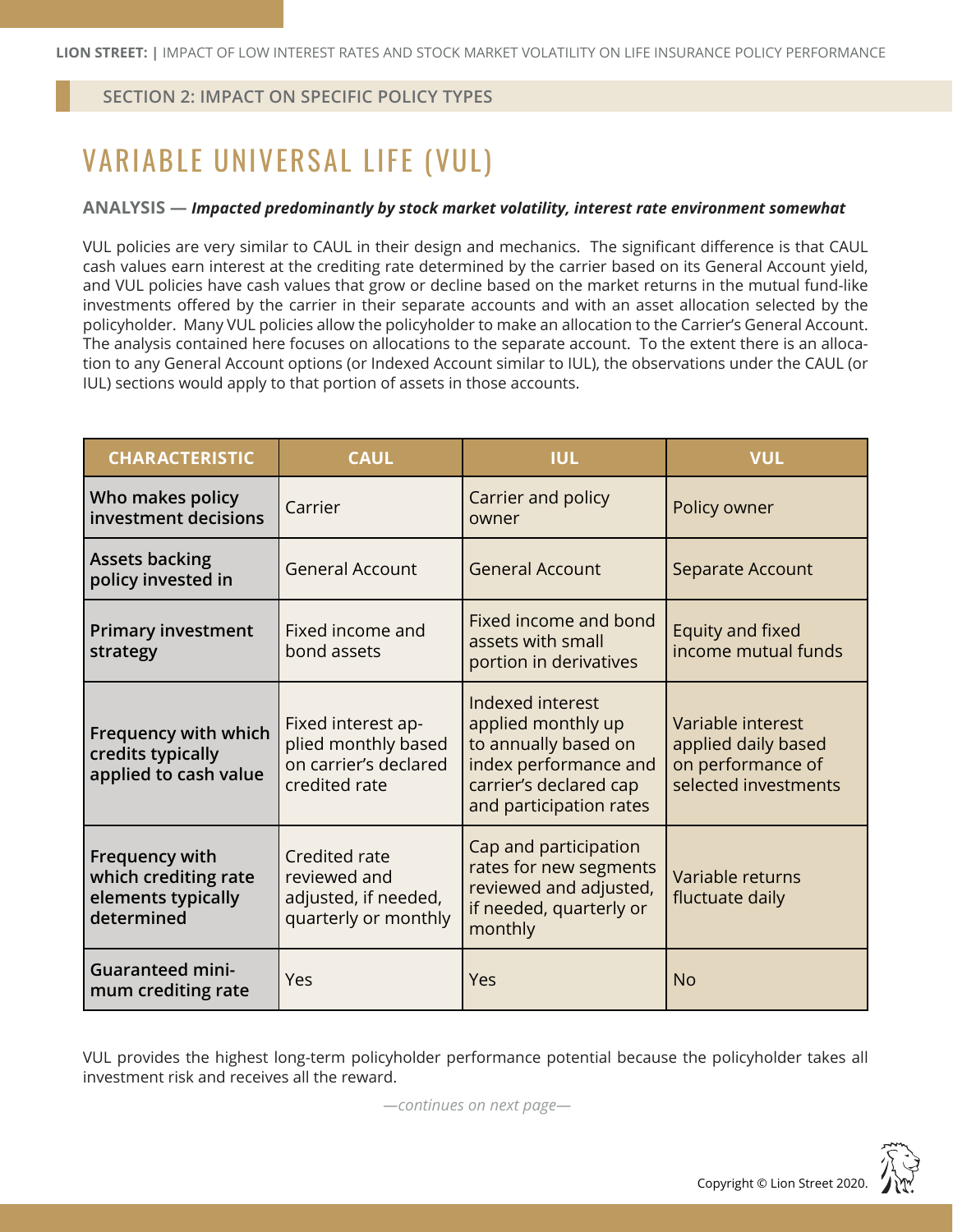### VARIABLE UNIVERSAL LIFE (VUL)

#### **IMPACT**

The impact of current market conditions occurs daily and directly reflects the market values of the funds chosen by the policyholder. The daily change in the policy's cash value can be positive or negative based on the underlying investment performance.

#### **Effect on new VUL policies:**

• Stock market volatility generally has little, if any, effect on the carriers offering VUL because market risk is taken by the policyowner. It is unlikely Carriers will need to change the prices for new policies due to market volatility

#### **Effect on existing VUL policies:**

- The monthly deductions attributable to mortality-based COIs charges are calculated by multiplying the COI rate at the attained age of the insured to the net amount at risk (NAR). The NAR is the difference between the death benefit and cash value.
- Declines in cash value can increase the NAR causing monthly policy charges to increase. This can further diminish the cash value. Because monthly deductions can increase with declines in market values, the impact on cash values can be more than the market decline amplifying the volatility.
- In increasing markets, the same mechanics apply with lower NAR reducing policy charges. In this case, upward market volatility can cause the cash value to grow more than the market.
- Summary: Market volatility, up or down, can have an amplified effect on VUL.
- If the premiums have been paid at higher amounts than are necessary to support the base policy death benefit a decline in cash value is less consequential as it pertains to the effect on monthly policy charges since there is some cushion in the cash values to absorb short term market volatility.
- If premiums have been paid at the minimum, negative market volatility can have a greater impact.

#### **RECOMMENDATIONS**

- For policies with high premium funding, ensure planned premiums continue to be paid during downturns to ensure adequate funding and the ability for the policy to withstand adverse volatility and to take full advantage of positive market volatility.
- For policies with lower premium funding, review projected premiums to ensure they are adequate for the policy to last long enough to make it through to, and benefit from, the recovery years and to help the policy gets back on track to achieve long-term objectives.
- Continuing or increasing planned premiums during a market downturn can improve long-term policy performance, when a recovery occurs, because premiums are invested at a low point purchasing underlying assets at a discounted value.
- Investment allocations and reallocations must be continually managed and monitored to ensure continued adherence to the policyowner's risk tolerance and/or to reflect any changes in risk tolerance.
- Maintain a long-term perspective and remember that the recoveries have historically followed downturns have been more abundant, with losses more than offset by subsequent gains. But the gains occurred only if one stayed in the market and are maximized by investing more in a low market.
- **Illustration considerations for new and in-force policies:**

-For illustrations, assume a rate of return that aligns with the policyowners risk tolerance and expectations of future market performance and run alternate scenarios with lesser rates of return to review to what extent the policy will meet its objectives under various hypothetical outcomes.

**[RETURN TO TOPICS](#page-1-0)**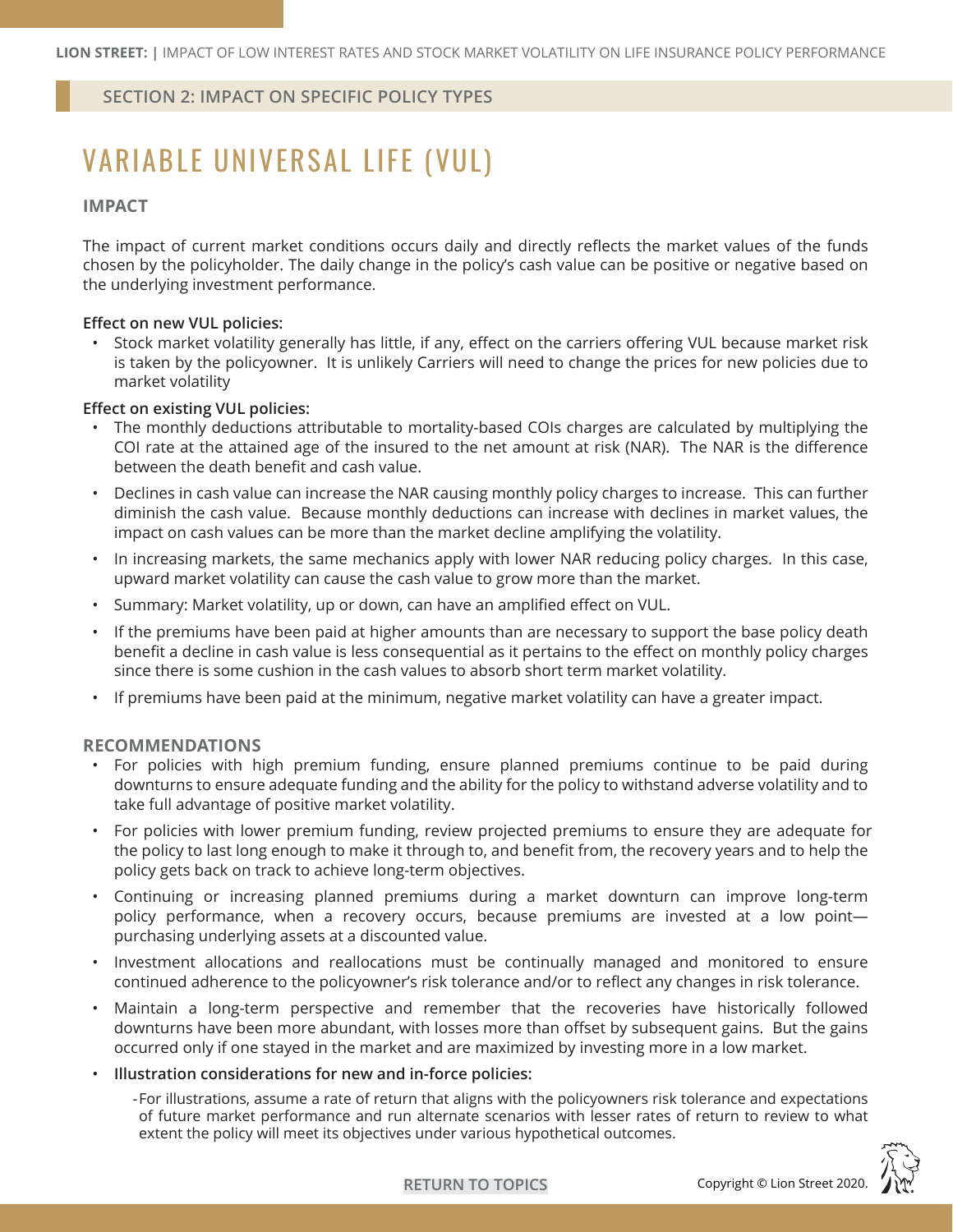### <span id="page-13-0"></span>VARIABLE UNIVERSAL LIFE WITH SECONDARY GUARANTEES

#### **ANALYSIS —** *Impacted predominantly by interest rate environment:*

VUL-SG policies are similar to UL-SG policies as it pertains to the NLG account and NLG premiums. The primary difference is the cash value is invested in the carrier's separate account like VUL with investments fluctuate based on the daily market performance. Such cash value growth potential provides the potential for the net death benefit to increase long term with the assurance that the initial death benefit will be guaranteed regardless of market performance if NLG premiums are paid. It can alternatively provide a source of liquidity to the policy owner if needs change (accessing cash value may adversely affect the NLG).

#### **IMPACT**

- Because cash values are directly tied to market performance daily, the policyholder assumes all investment risk therein. Therefore, the policy's cash value performance is generally not sensitive to interest rates like other policies mentioned above. Fixed income mutual fund returns may obviously be so affected.
- If one of the investment options within the policy is the carrier's General Account (fixed account), and the policyholder elects to allocate assets to this account, the prior commentary for CAUL will apply to that portion of the cash value.
- While the carrier takes no investment risk as it relates to the cash value, it does assume all mortality and investment risk attributable to the ability of the monthly COI and expense deductions over time to meet the NLG premium and death benefit guarantees. The carrier must also reserve for this guarantee.
- **• Effect on existing VUL-SG policies:** 
	- -NLG premiums on existing policies cannot be changed, similar to UL-SG.
	- -In the unlikely event the cash value is allocated to the General Account, credited interest rate changes will impact policy performance similar to CAUL.
	- -Allocation to equity or fixed income/bond funds, cash values will be impacted by equity and/or bond market performance.
- **• Effect on new VUL-SG policies:** 
	- -Carriers may increase NLG prices for new VUL-SG policies to reflect lower investment earning and reflect a higher price for the No-Lapse Guarantee provided.

- It may be wise to acquire a new VUL-SG sooner, if being considered, to mitigate against potential price increases for the NLG premiums on new issues.
- **• Illustration considerations for new and in-force policies:** 
	- -Request in-force illustrations regularly to ensure there has been no shortening of the original planned guarantee duration resulting from deviations in the timing and amount of payments.
	- -If payments have so deviated, request an in-force illustration solving for a new premium amount or catch up payment sufficient to maintain the guarantee to the desired age.
	- -If the NLG account falls to \$0 the policy will remain in force if there is positive cash value, which is more likely to be realized than in UL-SG. It is important to review the non-guaranteed projected performance on this element as well.

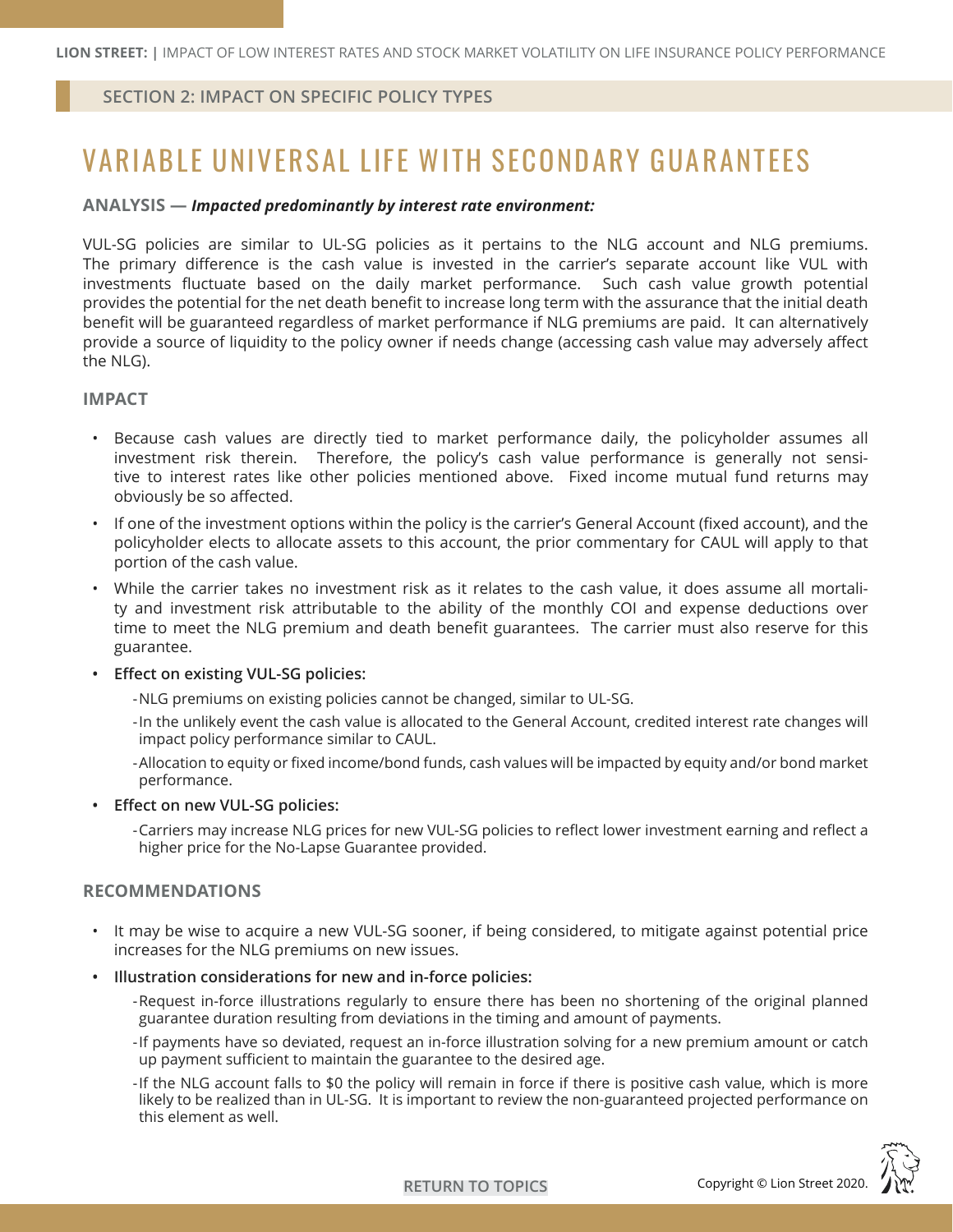### <span id="page-14-0"></span>SUMMARY

*"Expect the best, plan for the worst, and prepare to be surprised" —Dennis Waitley*

| <b>Product</b><br><b>Type</b> | <b>Impacted by</b>                                                    | <b>Primary Impacts</b>                                                                                                                                                                                                               | <b>Recommendations</b>                                                                                                                                         |
|-------------------------------|-----------------------------------------------------------------------|--------------------------------------------------------------------------------------------------------------------------------------------------------------------------------------------------------------------------------------|----------------------------------------------------------------------------------------------------------------------------------------------------------------|
| <b>PAR WL</b>                 | Interest rates<br>$\bullet$                                           | Dividend rate reductions<br>with lag time                                                                                                                                                                                            | Review and monitor<br>long-term performance                                                                                                                    |
| <b>CAUL</b><br><b>NEWER</b>   | Interest rates<br>$\bullet$                                           | <b>Fixed Account crediting</b><br>rate reductions with<br>lag time                                                                                                                                                                   | Review and monitor<br>long-term performance                                                                                                                    |
| <b>CAUL</b><br><b>OLDER</b>   | Interest rates<br>$\bullet$                                           | Fixed Account crediting rate<br>reductions with lag time or<br>COI charge increases                                                                                                                                                  | Review and monitor<br>$\bullet$<br>long-term performance                                                                                                       |
| <b>IUL</b>                    | Interest rates<br>$\bullet$<br>and stock<br>market<br>volatility      | Reduced cap rates and/or<br>$\bullet$<br>participation rates with<br>lag time<br>Minimal to modest<br>volatility in cash values<br>Fixed Account crediting rate<br>reductions with lag time                                          | Review and monitor<br>long-term performance<br>Review IUL segment<br>$\bullet$<br>allocation choices                                                           |
| <b>UL-SG</b>                  | Interest rates                                                        | Increased NLG premiums on<br>new policies (existing policy<br>NLG premiums unaffected)                                                                                                                                               | Buy new policy before<br>any NLG price increase                                                                                                                |
| <b>VUL</b>                    | Stock market<br>volatility<br>Interest rates<br>$\bullet$<br>somewhat | Greater volatility in<br>$\bullet$<br>cash values<br>Crediting rate reductions<br>$\bullet$<br>in Fixed Account with<br>lag time<br>Reduced cap rates<br>and/or participation rates<br>in Indexed Accounts, if any,<br>with lag time | Review and monitor<br>$\bullet$<br>long-term performance<br>Review variable<br>investment<br>allocation choices<br>Encourage increased<br>$\bullet$<br>funding |
| <b>VUL-SG</b>                 | Interest rates<br>$\bullet$                                           | Increased NLG premiums on<br>$\bullet$<br>new policies (existing policy<br>NLG premiums<br>unaffected)                                                                                                                               | Buy new policy before<br>any NLG price increase                                                                                                                |
|                               | Stock market<br>volatility                                            | Greater volatility in cash val-<br>ues of existing policy (NLG<br>premiums unaffected)                                                                                                                                               | Review variable<br>$\bullet$<br>investment<br>allocation choices                                                                                               |

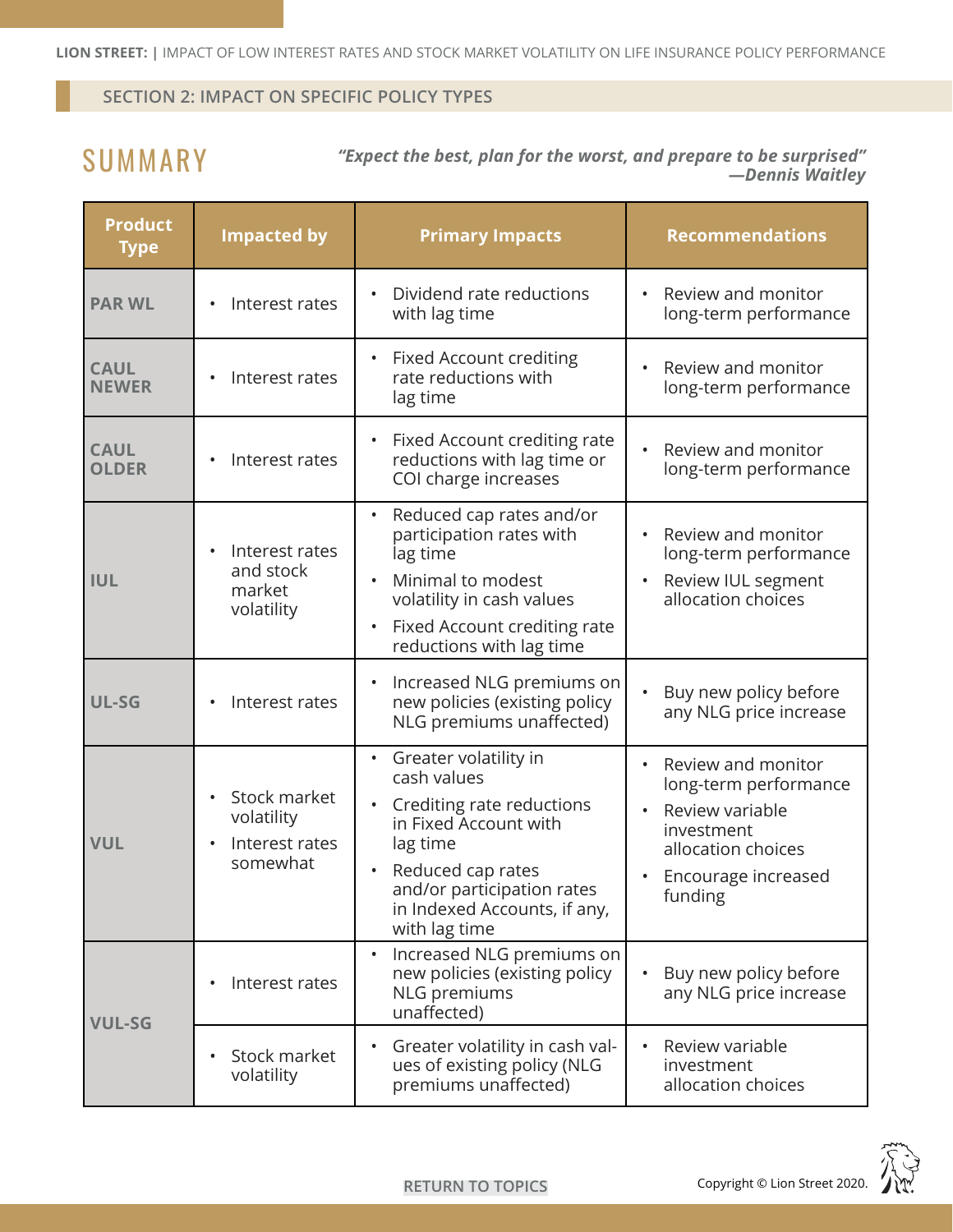### ABOUT THE AUTHORS



**Michael Fontanini, MT, CFP®, CLU®** is Vice President, Advanced Sales and Design with Lion Street, Inc., a national network of fiercely independent life insurance and wealth management advisors. Michael specializes in developing sophisticated life insurance solutions to meet the sophisticated needs of high net worth and business owner clients of the 190 Lion Street Firms nationwide and manages a team of four advanced case design consultants. Prior to Lion Street, his background consists of diverse experience with several life insurance companies in the areas of personal financial planning, life insurance product development and advanced markets. Michael has earned a Master of Taxation (MT) Degree and Estate Planning Certificate through the Graduate Tax Program of Villanova University Charles Widger School of Law and Villanova School of Business, as well as the designations of Certified Financial Planner (CFP) and Chartered Life Underwriter (CLU). He is FINRA series 7 and 26 registered, a current member of the Wealth Transfer Committee and Estate Tax Working Group committee for the Association for Advanced Life Underwriting (AALU) and a former member of the Advanced Sales Committee for LIMRA. Michael is from Des Moines, IA and currently resides in Austin, TX.



**Dan Byrne, FSA** is the Principal of Sunriver Consulting LLC. Sunriver Consulting assists distributors and manufacturers of insurance products develop and implement growth strategies. Projects have included product development, relationship management, contract negotiation, business and marketing strategies, sales applications, and succession planning.

Dan Byrne is a Fellow of the Society of Actuaries and a Member of the American Academy of Actuaries and brings over 35 years of industry experience and success in working with distributors, carriers, reinsurers, technology providers, and investment advisers. He has been a frequent industry speaker at such events as Society of Actuaries meetings, Industry Conferences, AALU, and National and Regional Advisor Conferences.

Prior to starting Sunriver Consulting 2017, Dan spent 24 years at M Financial Group where he was the senior officer responsible for all aspects of M Financial's insurance strategy. Prior to M Financial, Dan spent 14 years at Sun Life of Canada where he was the Director of Product Development responsible for U.S. life insurance and annuity product development.

### ABOUT LION STREET



Lion Street is a leading financial services company based in Austin, Texas. Lion Street provides our elite national network of Firms and financial professionals access to the financial products, intellectual capital, and specialized resources they need to meet the sophisticated needs of high-net-worth and corporate clients. To learn more about Lion Street, please visit www.lionstreet.com or connect with us on LinkedIn.